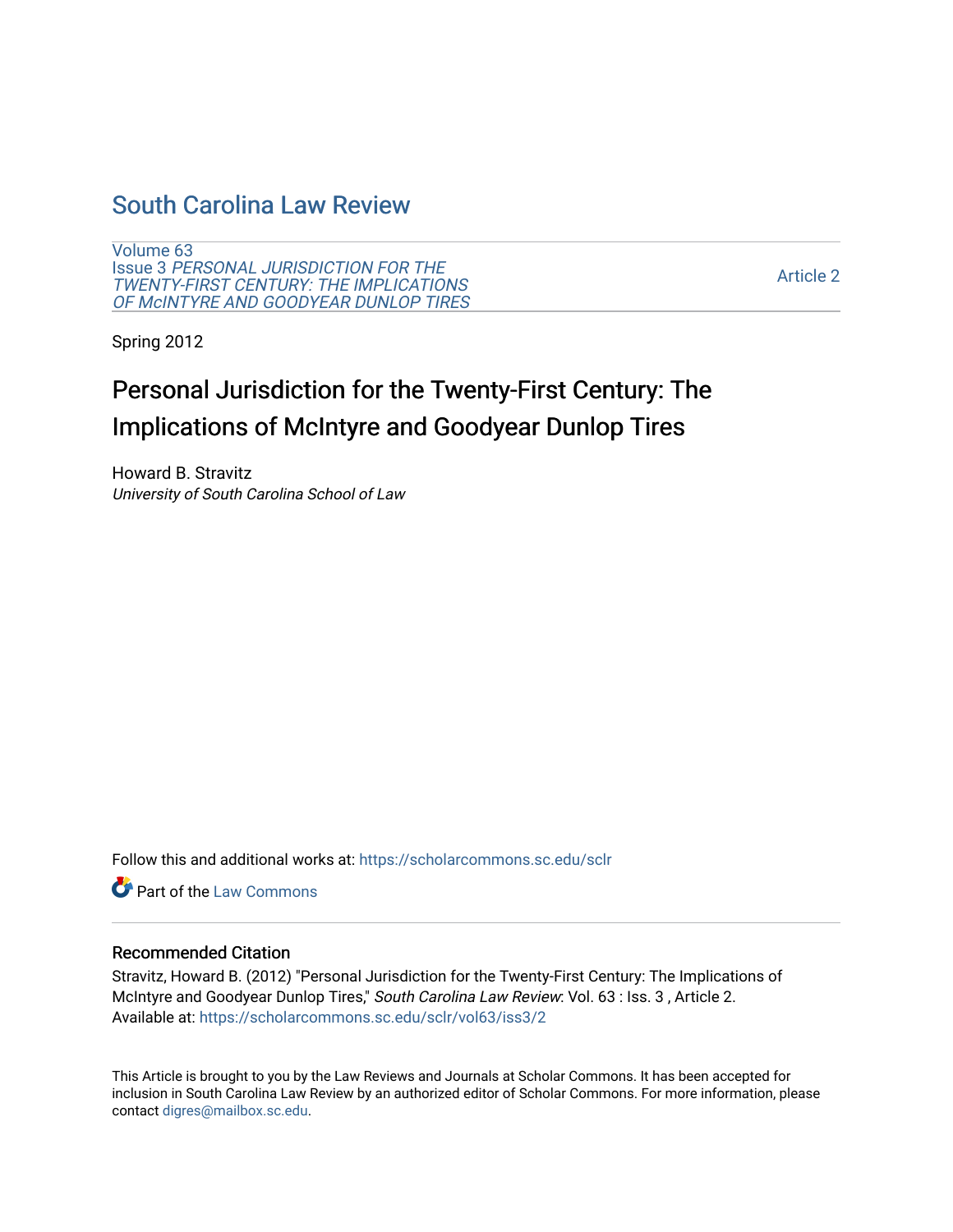### **PERSONAL JURISDICTION FOR THE TWENTY-FIRST CENTURY: THE IMPLICATIONS OF** *MCINTYRE AND GOODYEAR DUNLOP TIRES*

#### **INTRODUCTION**

On June **27,** 2011, the last day of its 2010 Term, the United States Supreme Court decided two personal jurisdiction cases: *J. McIntyre Machinery, Ltd. v. Nicastro* and *Goodyear Dunlop Tires, S.A. v. Brown.* These were the first cases on personal jurisdiction in twenty-two years, the first specific jurisdiction stream of commerce case since *Asahi Metal Industry Co. v. Superior Court,* in **1987,** and the first general jurisdiction case over a foreign defendant arising out of a products liability claim since *Helicopteros Nacionales de Columbia, S.A. v. Hall,* in 1984.

Soon after both cases were argued on January **11,** 2011, the *South Carolina Law Review* began planning a Symposium on these cases and the future of personal jurisdiction. The Court that decided *Helicopteros* had been entirely replaced, and only Justice Scalia remained from the Court that decided *Asahi.* It was anticipated that the decisions in *J. McIntyre* and *Goodyear Dunlop Tires* would break new ground, and provide guidance for analyzing personal jurisdiction issues under the due process clause for the new century.

The Symposium was held at the University of South Carolina School of Law on October **13** and 14, 2011. It commenced with a keynote address, on the evening of October **13, by** Arthur R. Miller, University Professor at New York University School of Law, and formerly Bruce Bromley Professor of Law at Harvard Law School.

The keynote **by** our nation's preeminent proceduralist only briefly touched on personal jurisdiction. Instead, it focused on Supreme Court case law since **1986,** that slowly, but deliberately, chipped away at that cherished American institution, the civil jury trial. Professor Miller's inspiring, insightful, and, at times, irreverent address lamented the barriers to federal civil justice erected **by** the Supreme Court. The keynote address is published as "McIntyre *in Context: A Very Personal Perspective."*

On October 14, the Symposium continued with presentations, panel discussions, and concluding remarks **by** Lea Brilmayer, the Howard M. Holtzmann Professor of International Law at Yale Law School. The principal presenters were Adam **N.** Steinman (Seton Hall University School of Law) and John Vail (Center for Constitutional Litigation) on "McIntyre: *Specific Jurisdiction and Stream of Commerce";* Allan R. Stein (Rutgers School of Law-Camden) on *"General Jurisdiction after* Goodyear Dunlop"; Richard **D.** Freer (Emory University School of Law) on "Justice Brennan's Personal Jurisdiction Jurisprudence"; and Linda **J.** Silberman (New York University School of Law) on "Goodyear *and* Nicastro: *A Transnational and Comparative Perspective."* The first five articles published below are **by** these presenters. The sixth article is **by** Lea Brilmayer and Matthew Smith: *"The (Theoretical) Future of Personal Jurisdiction: Issues Left Open by* Goodyear Dunlop Tires v. Brown *and J.* McIntyre Machinery v. Nicastro." The final six articles are **by** various panelists,